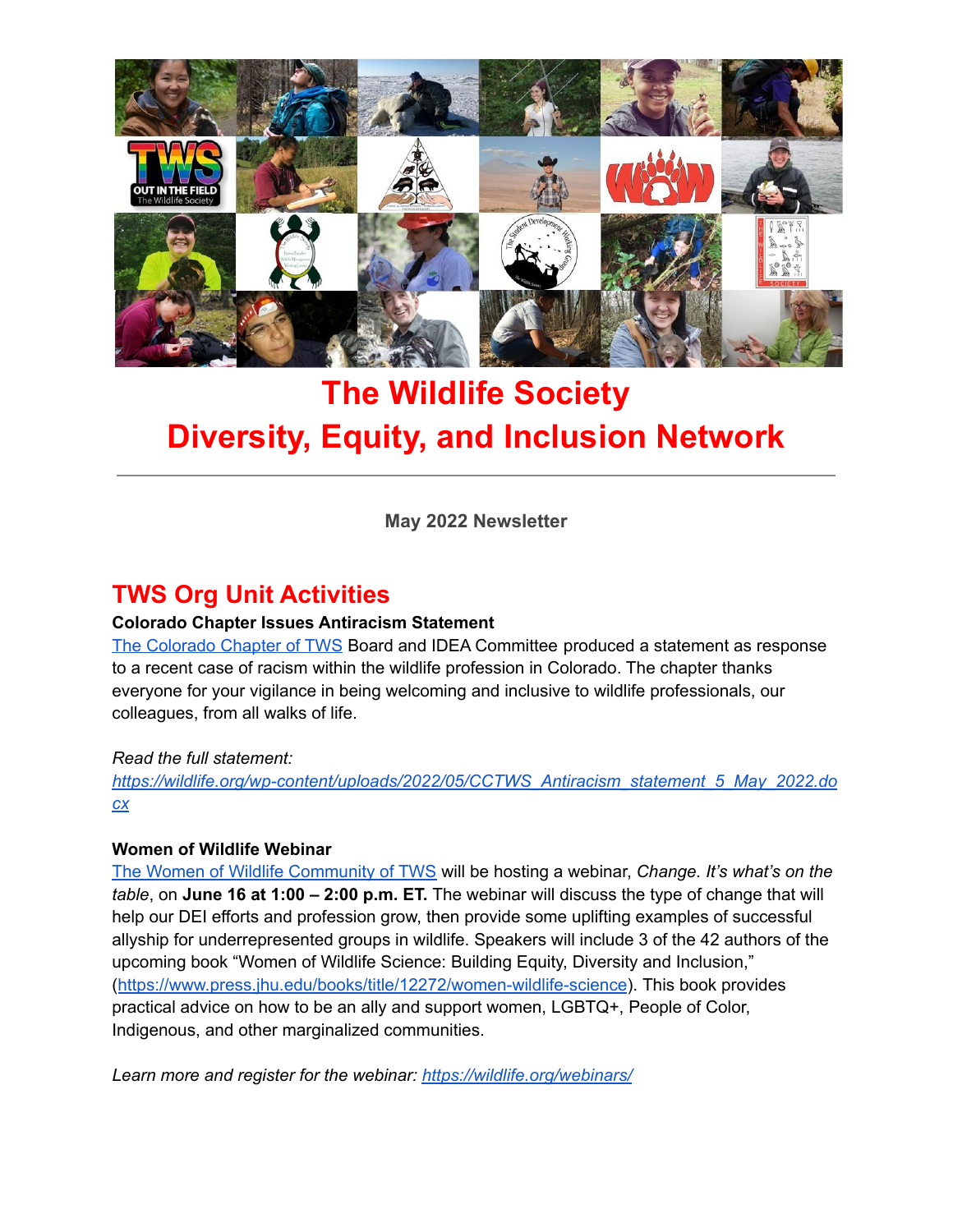### **Virginia Chapter Fair Compensation Discussions**

The Virginia [Chapter](https://wildlife.org/virginia-chapter/) of TWS has begun to engage in a series of discussions regarding fair compensation in the wildlife field. The chapter's discussions touch on the persistence of unpaid and underpaid work, identifying current and potential mechanisms for improving practice, and exploring actions the chapter can take.

### **Illinois Chapter to Establish DEI Representative**

The Illinois [Chapter](https://wildlife.org/illinois-chapter/) of TWS is working to establish a committee or representative focused on issues related to DEI within our chapter. This position will represent the chapter during TWS DEI monthly calls. This representative and/or committee is intended to help make ICTWS a more inclusive chapter for all its current and future members.

# **Upcoming Events & Opportunities**

#### **AAPI Environmental Leaders on Cultivating a Justice-Focused Movement**

**On Thursday, May 26 at 3:00-4:00 p.m. ET**, [Green](https://diversegreen.org/) 2.0 and Natural [Resources](https://www.nrdc.org/) Defense [Counci](https://www.nrdc.org/)l will host a discussion with Asian-American and Pacific Islander leaders in the environmental sector about cultivating a movement that is grounded in equity and justice. These leaders continue to redefine a vision for what environmental justice could be.

#### *Learn more and register:*

*[https://diversegreen.org/aapi-environmental-leaders-on-cultivating-a-justice-focused-movement](https://diversegreen.org/aapi-environmental-leaders-on-cultivating-a-justice-focused-movement-social-media-toolkit/?utm_medium=email&utm_source=rasa_io)[social-media-toolkit/?utm\\_medium=email&utm\\_source=rasa\\_io](https://diversegreen.org/aapi-environmental-leaders-on-cultivating-a-justice-focused-movement-social-media-toolkit/?utm_medium=email&utm_source=rasa_io)*

### **NAFWS Regional Scholarships**

The Native [American](https://www.nafws.org/) Fish and Wildlife Society will be awarding scholarships of \$1,000.00 (USD) to support Native American and/or Alaskan Native students pursue their career and educational goals in the field of natural resources. **Applications are due by July 1 at 10:00 p.m. MT.**

*Learn more and apply: <https://www.nafws.org/youth-pre-professional/nafws-scholarships/>*

### **Science Rising Trainer Training**

[Science](https://sciencerising.org/) Rising is training a team of leaders to educate and inspire STEM students, faculty, and advocates to participate in our democracy. This "Train the Trainer" approach is designed to strengthen a culture of civic engagement within the STEM community, and provides opportunities for you to develop your leadership skills, increase your public speaking skills and confidence, and learn about ways to train and engage others. **Training will be offered once a month from May to October.**

*Learn more and apply: <https://sciencerising.org/science-rising-trainings/>*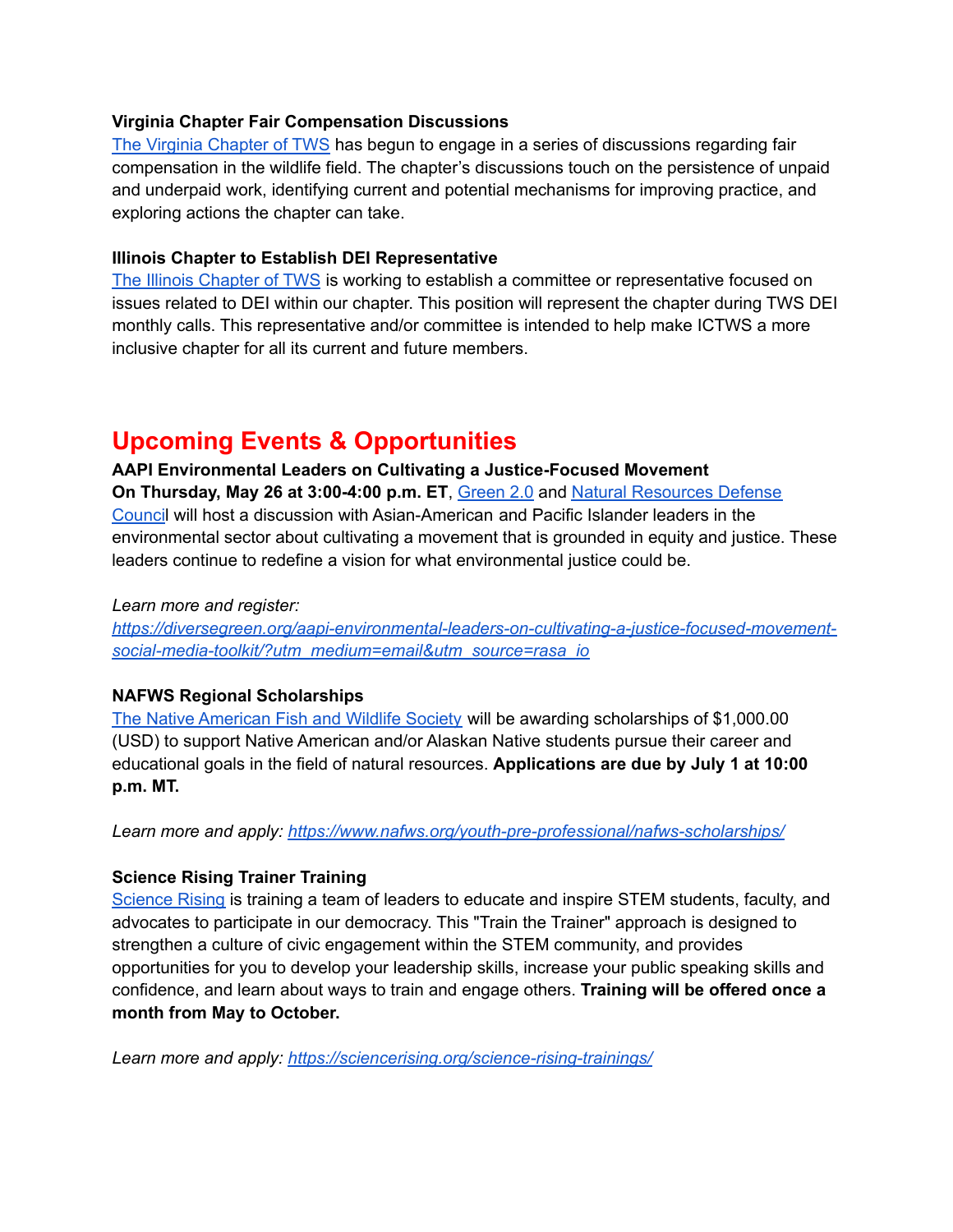### **National Tribal & Indigenous Climate Conference**

The second Biennial National Tribal and Indigenous Climate [Conference](https://sites.google.com/view/nticc-itep/home) will convene knowledge holders on climate change and resilience efforts with an emphasis on the intersection, inclusion and honoring of Traditional and Indigenous Knowledges. The hybrid conference will take place **August 29-September 1** in St. Paul, Minnesota (and online).

*Learn more: <https://sites.google.com/view/nticc-itep/home>*

# **Resource Highlights**

### **EEOC Report on Federal Employees with Disabilities**

A recent report from the U.S. Equal [Employment](https://www.eeoc.gov/) Opportunity Commission, *The EEO Status of Workers with Disabilities in the Federal Sector*, identifies hiring and retention trends within the U.S. federal workforce and provides recommendations for employers to improve opportunities and support mechanisms.

#### *View the full report:*

*<https://www.eeoc.gov/federal-sector/reports/eeo-status-workers-disabilities-federal-sector>*

#### **Wellness at Work Webinar**

Wellness at Work: Building Resilience by Supporting Mental Health is a webinar hosted by [The](https://thediversitymovement.com/) Diversity [Movement.](https://thediversitymovement.com/) This webinar focused on new ways to support your colleagues' and your own mental health throughout the year.

#### *View webinar recording:*

*[https://www.gotostage.com/channel/3378869970ca41c6b2a0d8c716b6277f/recording/ccfaec59](https://www.gotostage.com/channel/3378869970ca41c6b2a0d8c716b6277f/recording/ccfaec591ebb40338c0c7559b06f190a/watch) [1ebb40338c0c7559b06f190a/watch](https://www.gotostage.com/channel/3378869970ca41c6b2a0d8c716b6277f/recording/ccfaec591ebb40338c0c7559b06f190a/watch)*

### **Budding Opportunities Job Board**

BlackOak [Collective](https://www.blackoakcollective.org/) is a community of Black professionals and advocates across environmental fields in the DC area and beyond. The organization promotes job opportunities through their job board, fosters mentorship, and aims to build a channel for black talent in environmental fields.

*View the job board: <https://www.blackoakcollective.org/jobs/>*